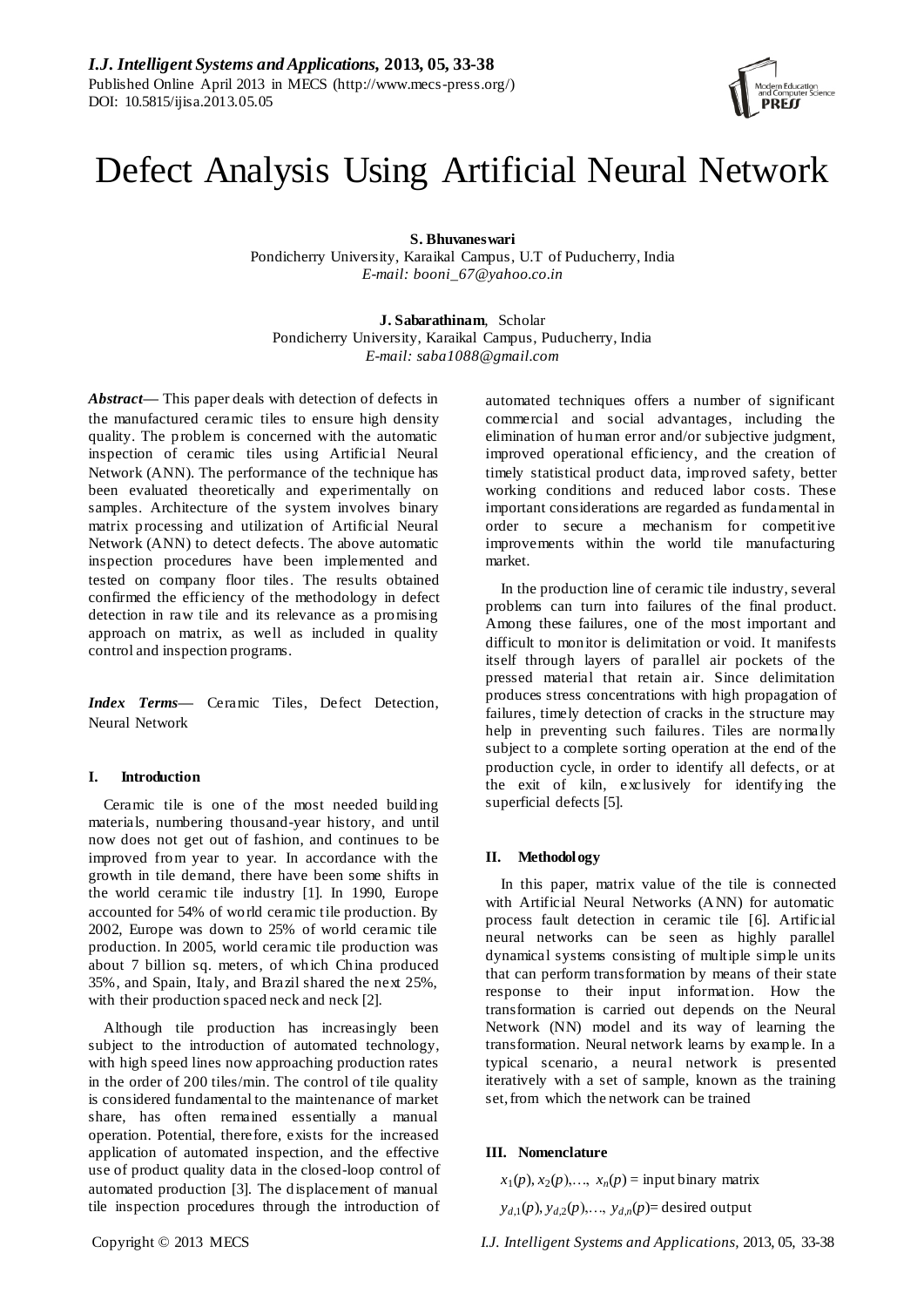#### *sigmoid* = activation function

Where  $n$  is the number of inputs of neuron  $j$  in the hidden layer

$$
y_j(p) = sigmoid\left[\sum_{i=1}^n x_i(p) \cdot w_{ij}(p) - \theta_j\right]
$$
  

$$
y_k(p) = sigmoid\left[\sum_{j=1}^m x_{jk}(p) \cdot w_{jk}(p) - \theta_k\right]
$$

Where *m* is the number of inputs of neuron *k* in the output layer

$$
e_k(p) = y_{d,k}(p) - y_k(p)
$$

 $w_1(p), w_2(p), \ldots, w_n(p)$  weight given to neuron

$$
\delta_k(p) = error\ gradient
$$

Where

$$
\delta_k(p) = y_k(p) \cdot [1 - y_k(p)] \cdot e_k(p)
$$

$$
\Delta w_{jk}(p) = weight correction
$$

Where

$$
\Delta w_{jk}(p) = \alpha \cdot y_j(p) \cdot \delta_k(p)
$$

#### **IV. Defects Detection in Ceramic Tile**

As well as many other industries, surface inspection and quality classification is an essential stage in tile manufacturing. Due to the high cost of human inspection, speed of the production line, and repetitious nature of the activity, development of a suitable Automatic Defect Detection System (ADDS) would have an impressive impact on the overall performance of a tile production plant. The key point is eventually being at the performance zenith, which guarantees the success in a very competitive market.

Further development to the other stages of the production line: It is possible to spread a modular ADDS throughout the production line to gain a more effective and robust quality control process. Fault prediction and correction, and recycling the defective materials before the kiln will be some of the advantages of such an advanced system.

Following table illustrates the typical defects for a ceramic tile.

| <b>Defect</b>            | <b>Characteristics</b>                                                              |  |
|--------------------------|-------------------------------------------------------------------------------------|--|
| Broken corners and edges | Physical damages on corners and edges                                               |  |
| Color grading            | Changes in color shades                                                             |  |
| Cracks                   | Thin and long random physical defects                                               |  |
| Dirt                     | Small random particles on the surface                                               |  |
| <b>Drops</b>             | Include color and water drops                                                       |  |
| Lines                    | Wide visible direct lines on tile surface, mostly result of production<br>line bars |  |
| Pinholes                 | Very small holes                                                                    |  |
| Textural problems        | Changes in density and shape of patterns                                            |  |

#### **V. Artificial Neural Network for Defect Detection**

Detection is the process of MANIPULATING binary matrix into a finite number of individual classes or categories of data based on their original values. If a matrix satisfies a certain set of criteria, then the matrix is assigned to the class that corresponds to that criterion.

The most widely used neural classifier is multilayer perceptron network which has been extensively analyzed and for which many learning algorithms have been developed. The MLP belongs to the class of supervised neural networks. The multi-layer perceptron neural network model consists of a network of processing elements or node arrangement in the layers. Typically, it requires three or more layers of processing nodes: an input layer which accepts the input variables used in the classifier procedure, one or more hidden

layers, and an output layer with one node per class. A number of neurons in the input layer depend on the features' vector, and in the output layer are based on the number of classes. In this study, a three-layer network has been constructed with 16 neurons in input layer, 4 neurons in hidden layer and 2 neurons in output layer.

There are several training algorithms for feed forward networks. All of these algorithms use the gradient of the performance function to determine how to adjust the weights to optimize performance. The gradient is determined using a technique called back propagation, which involves performing computational backwards through the network.

In this paper, resilient back propagation training algorithm has been used. The algorithm Resilient Backpropagation (RPROP) is a local adaptive learning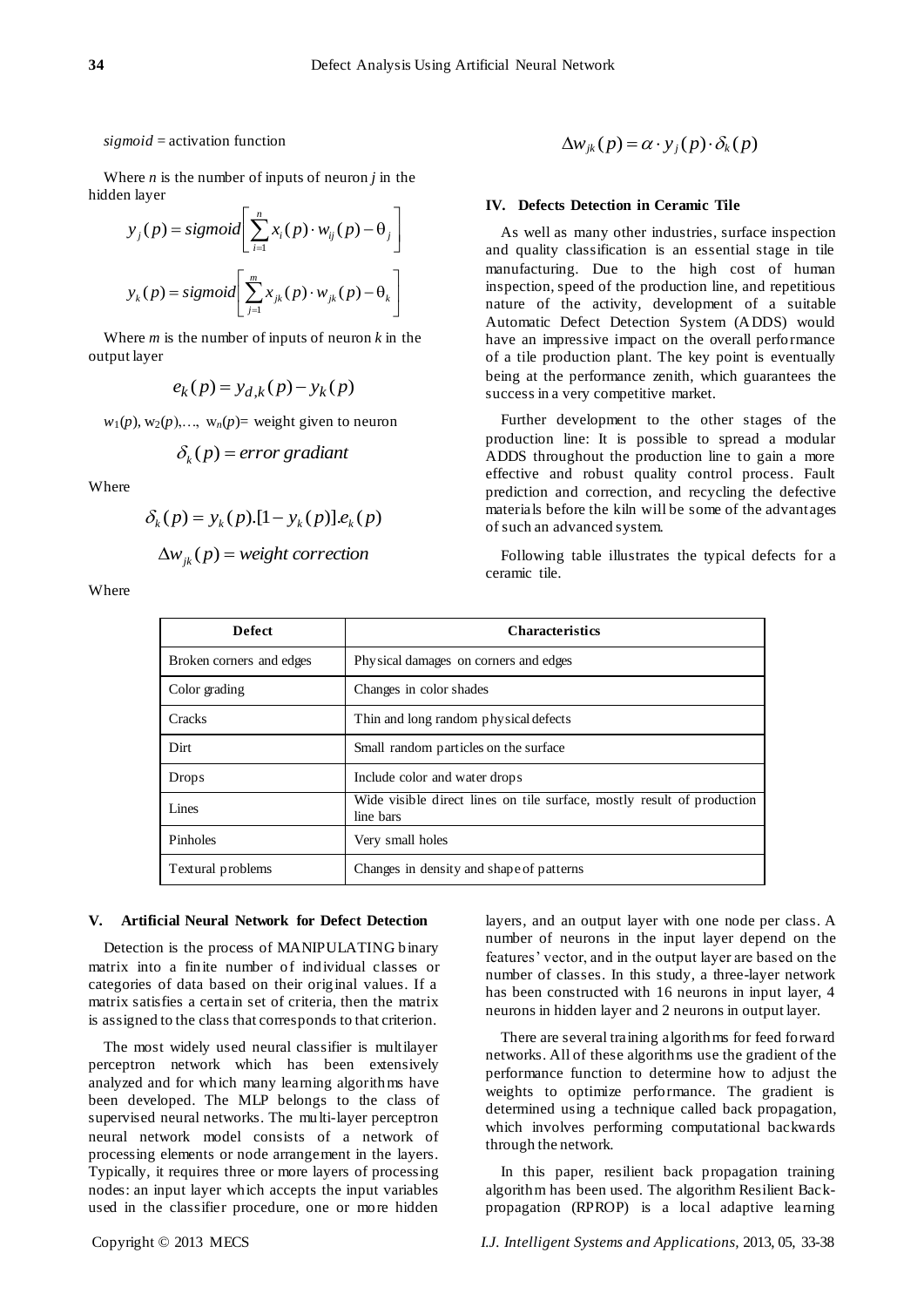scheme, performing supervised batch learning in feedforward neural networks.

The following network depicts the multi-layer perceptron network which takes the input in the input layer X and categories the value into specific neuron in the output layer Z through the hidden layer Y.

Once the binary matrix has been acquired using tiles image, a processing procedure must be used in order to generate the input vector for the neural network. This procedure, called "features extraction", aims to extract from the data the features which better highlight the differences between the two classes to be separated and, furthermore, to reduce the amount of data. The procedure here utilized is the following:

The image of the tiles has been acquired and generates the corresponding binary matrices of the tiles. The binary matrix is represented as 4x4 matrix which comprise of 0's and 1's combinations. Matrix values are passed as input vectors to the multilayer perceptron network. In this processing system, the matrix values of the perfect (non-defected) tile are passed to the network and update the weights of the neurons according to desired output. Then the matrices of the sample tiles are passing on to the network and checks whether the matrices are satisfied with output. If a matrix matches with the network output, that matrix is labeled as nondefected tile. Otherwise, the matrix is labeled as defected one. This process is implemented using backpropagation algorithm with random values to the initial neuron weights, threshold levels  $(\theta)$ , and learning rate  $(\alpha)$ .

The following graphs will illustrate the internal manipulations which are held in the perceptron network using back-propagation learning algorithm.



# **VI. Error Rate**

When the input is passing on to the network, it will be transform through the hidden layer to get the desired output. But the network will generate some output. Here

if the actual output is not equal to the expected output, it will be considered as an error. The error rate will be calculate in each iteration by getting differences between actual and expected output which is represented in below graph.

|                     | <b>Product 1</b> | Product 2 | Product 3 |
|---------------------|------------------|-----------|-----------|
| <b>Iteration 10</b> | 0.9998           | 0.8891    | 0.7988    |
| <b>Iteration 20</b> | 0.0376           | 0.0595    | 0.3015    |
| <b>Iteration 30</b> | 0.0064           | 0.0081    | 0.0108    |
| <b>Iteration 40</b> | 0.0025           | 0.0015    | 0.0096    |
| <b>Iteration 50</b> | 0.001            | 0.001     | 0.001     |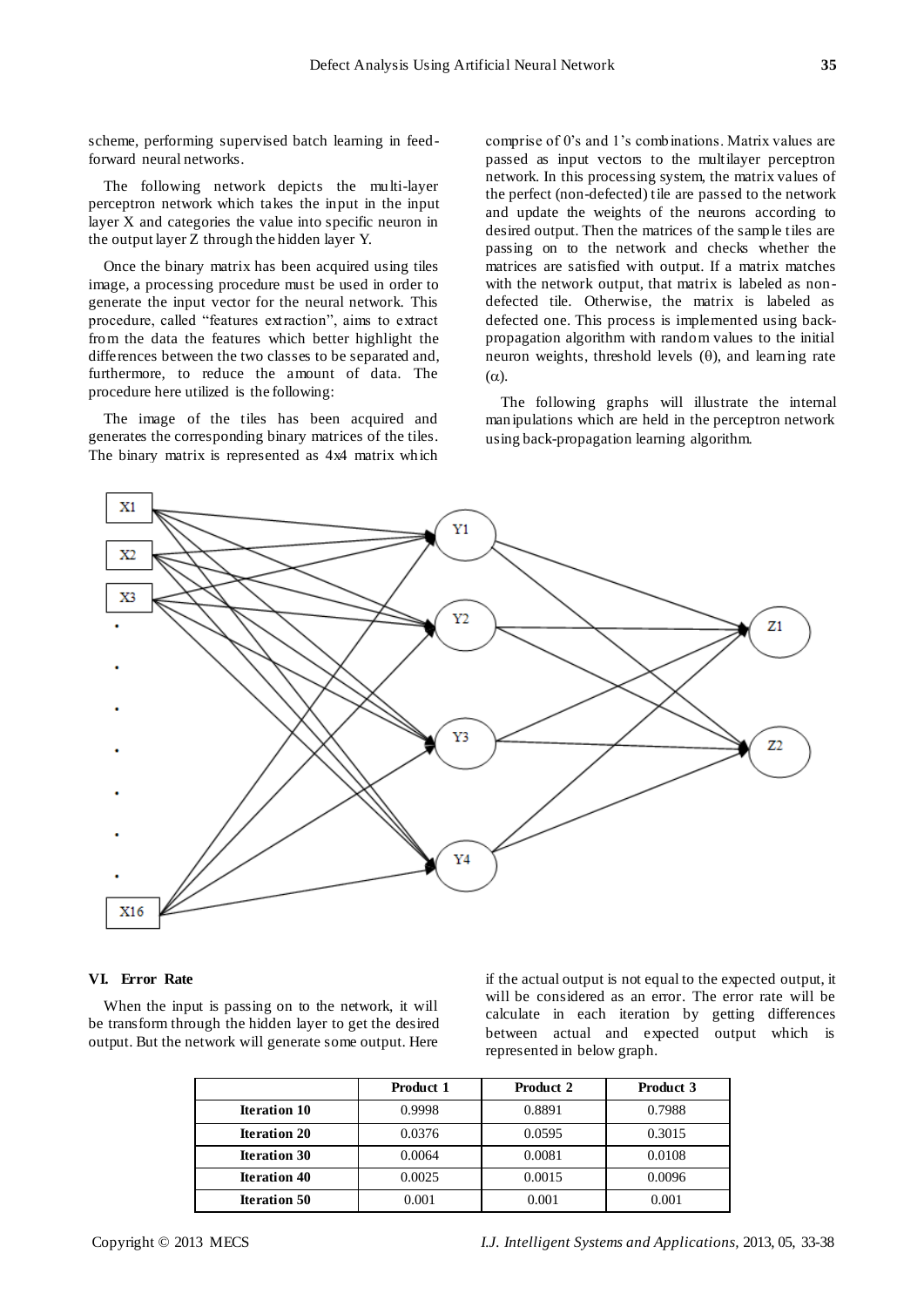

# **VII. Weight Variation**

Initially, weights of the neurons (W) and the threshold levels  $(\theta)$  are assigned randomly. When the to

the network, the weight and threshold level will be updated according to the expected output. The initial and updated variations of the weight and threshold values are represented in following graphs.

|                 | <b>Initial</b> | <b>Updated</b> |
|-----------------|----------------|----------------|
| W <sub>1</sub>  | 0.5            | 0.4999         |
| W <sub>2</sub>  | 0.6            | $0.2\,$        |
| W <sub>3</sub>  | $0.7\,$        | 0.6999         |
| W <sub>4</sub>  | $-0.5$         | $-0.52$        |
| W <sub>5</sub>  | $-0.4$         | $-0.38$        |
| <b>W6</b>       | 1.1            | 1.1            |
| W <sub>7</sub>  | $\mathbf{1}$   | 1.09           |
| $\bf W$ 8       | 0.3            | $0.3\,$        |
| W <sub>9</sub>  | $-0.1$         | $1.002\,$      |
| W <sub>10</sub> | 1.3            | 1.2999         |
| W <sub>11</sub> | $-0.5$         | $-0.5$         |
| W <sub>12</sub> | 1.4            | 1.3999         |
| W <sub>13</sub> | 1.2            | 1.25           |
| W <sub>14</sub> | 2.1            | 2.086          |
| $\bf W$ 15      | 0.12           | 0.1199         |
| <b>W</b> 16     | 1.4            | 1.3888         |

|         | <b>Initial</b> | <b>Updated</b> |
|---------|----------------|----------------|
| Theta 1 | 1.2            | 1.3            |
| Theta 2 | $-1.3$         | $-1.21$        |
| Theta 3 | 0.8            | 1.24           |
| Theta 4 | 2.1            | 2.006          |
| Theta 5 | $-0.5$         | $-0.41$        |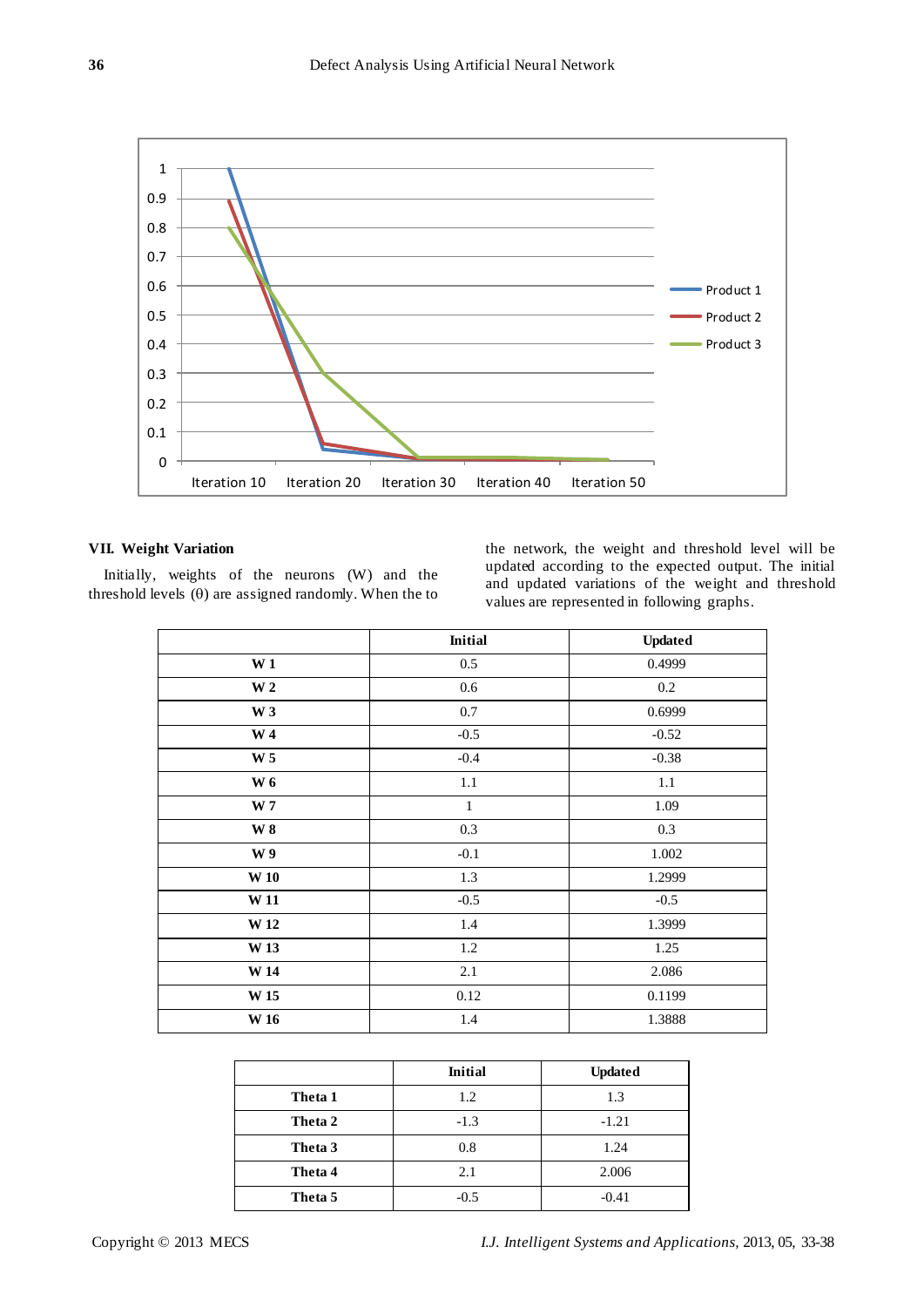



### **VIII. Conclusion**

This paper is concerned with the problem of detection of the surface defects included on the fired ceramic tiles using the binary matrix value of images and Artificial Neural Network. The methodology is based on two steps: matrix measurements of the ceramic tile at no defected and defective; processing of the images for generating the input vector for the neural network

The use of Artificial Neural Network for detection defects in ceramic tile is a process of manipulating the corresponding matrix values into a finite number of individual classes or categories of data based on their original values. If a matrix satisfies a certain set of criteria, then the matrix is assigned to the class that corresponds to that criterion. In conclusion, the

ceramic tiles industries from depending on the human which detects the defects manually upon his experience and skills which varies from one to one to the automated system depending on the computer apparatus. Automated sorting systems would bring numerous benefits to the entire sector with major economic advantages, guarantee product quality, increase plant efficiency and reduce fixed and periodic investments. The continuous measurement of surface defects leads line production operators to optimize temperature profile, speed and other operating parameters. In future, this technique could be used in the generic manner. By the way, this method is applied to any manufacturing

Copyright © 2013 MECS *I.J. Intelligent Systems and Applications,* 2013, 05, 33-38

performance of the neural network for detection defects in ceramic tile is very encouraging. By using this technique, we can develop the sorting system in the